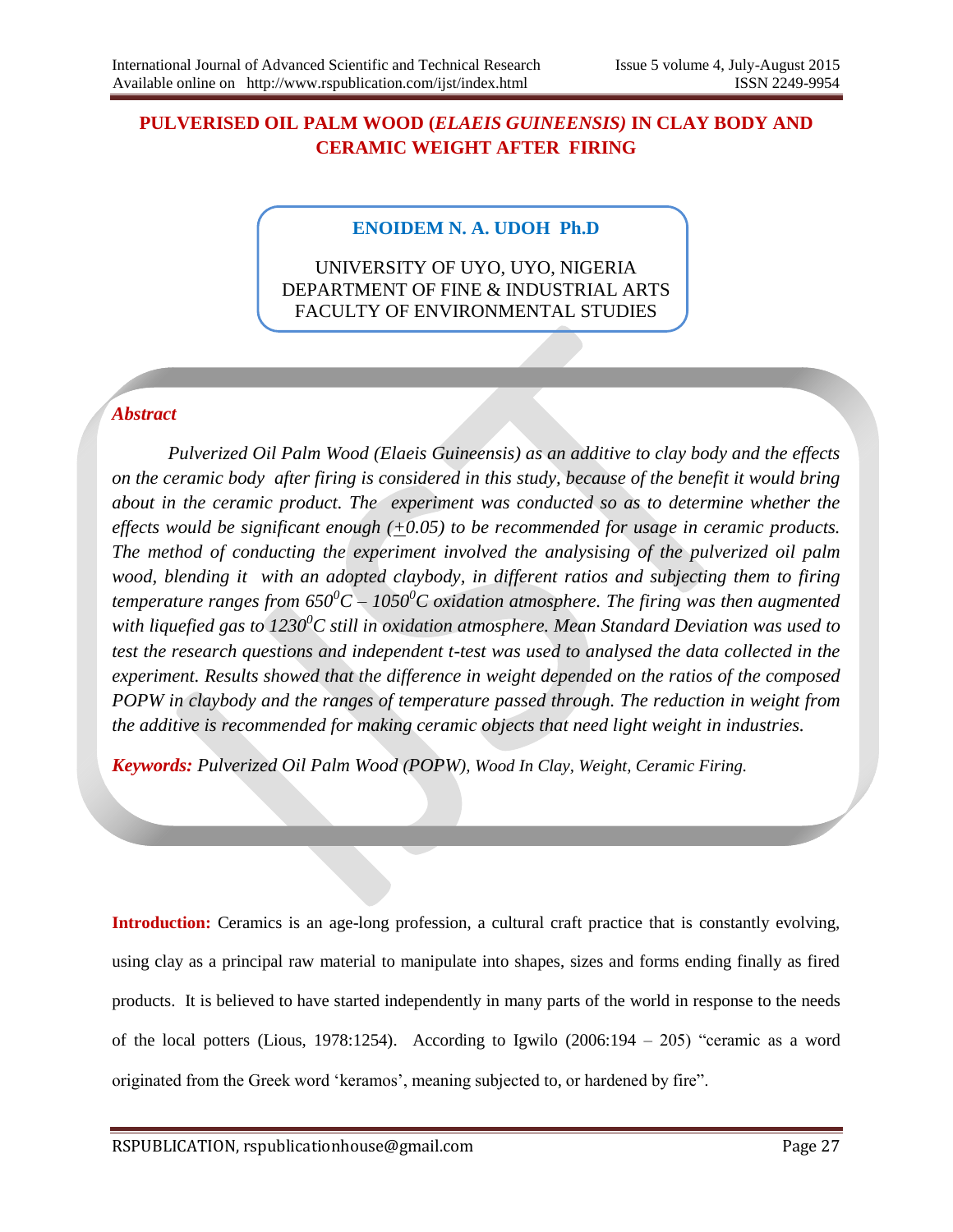Ceramics therefore involve, "all objects made in clay with or without other materials rendered permanent by heat through firing (Umar, 2006)". Ceramists like Rhodes (1968:101), Cardew (1971:145), Zakin (1990:18), Grahl (2004:27), Oke and Udom (2007:101) have confirmed that when clay, hydrated aluminium silicate  $(Al_2O_3.2SiO_2.2H_2O)$ , is used to form any object and is fired to vitrification, it cannot return to clay again. This object becomes a ceramic or fired clay design made by a potter or ceramist. The activity of the craftsman is therefore classified as the study of ceramics. According to Ojie and Esosuakpor (2008:76), a clay body becomes less porous as fusion occurs because of the temperature increases. During fusion therefore great heat is absorbed by the wares to enable the elements in the clay to vitrify.

Podmore (1980:15) posited that it is only at a temperature of more than  $1000^{\circ}$ C that heat can be absorbed enough, for mullites and cristobalites formation. The interplay of alumina and silicate structures to produce fusion can only occur during heat interaction (Sulton,2011:22). This means that changing a clay body to ceramic involves heat absorption (Essien, 1997;120). In order to explain the complexity of the reality in the true contents of the clay material, Essien (1997:120) posited that the annotated clay formula is not as clean as  $A<sub>1</sub>Q<sub>3</sub>$ .2SiO<sub>2</sub>.2H<sub>2</sub>O, but has impurities X added as prefix that is, X.  $A<sub>1</sub>Q<sub>3</sub>$ .2SiO<sub>2</sub>.2H<sub>2</sub>O. The "X" is explained here as different elements in the alkaline group and the carbon, with their different melting temperatures. These elements though in small amount assist clay as fluxes (softeners) during fusion in firing (Zakin, 1990:9). Peters (2000:121) ,and(Sulton,2011wwwactivemineral.com) pointed to the historical background of ceramic as the product of earth, water and fire. Clark (1968:6) enunciated that the success of ceramics through the ages and future would depend on manipulation of earthy materials with water and efficient firing. Clark (1968:6) and Peter (2000:121 – 123) further agreed that ceramics materials are processed and manipulated to create other new products which affect new usage

Renowned ceramics scholars like Rhodes (1968:70), Cardew (1971:145), Zakin (1990:11-38), Speight and Toki (2004:183) have pointed with interest to the presence of a lot of organic materials in clay, from plants and animals that exist together in the clay environment. The postulation is that organic matter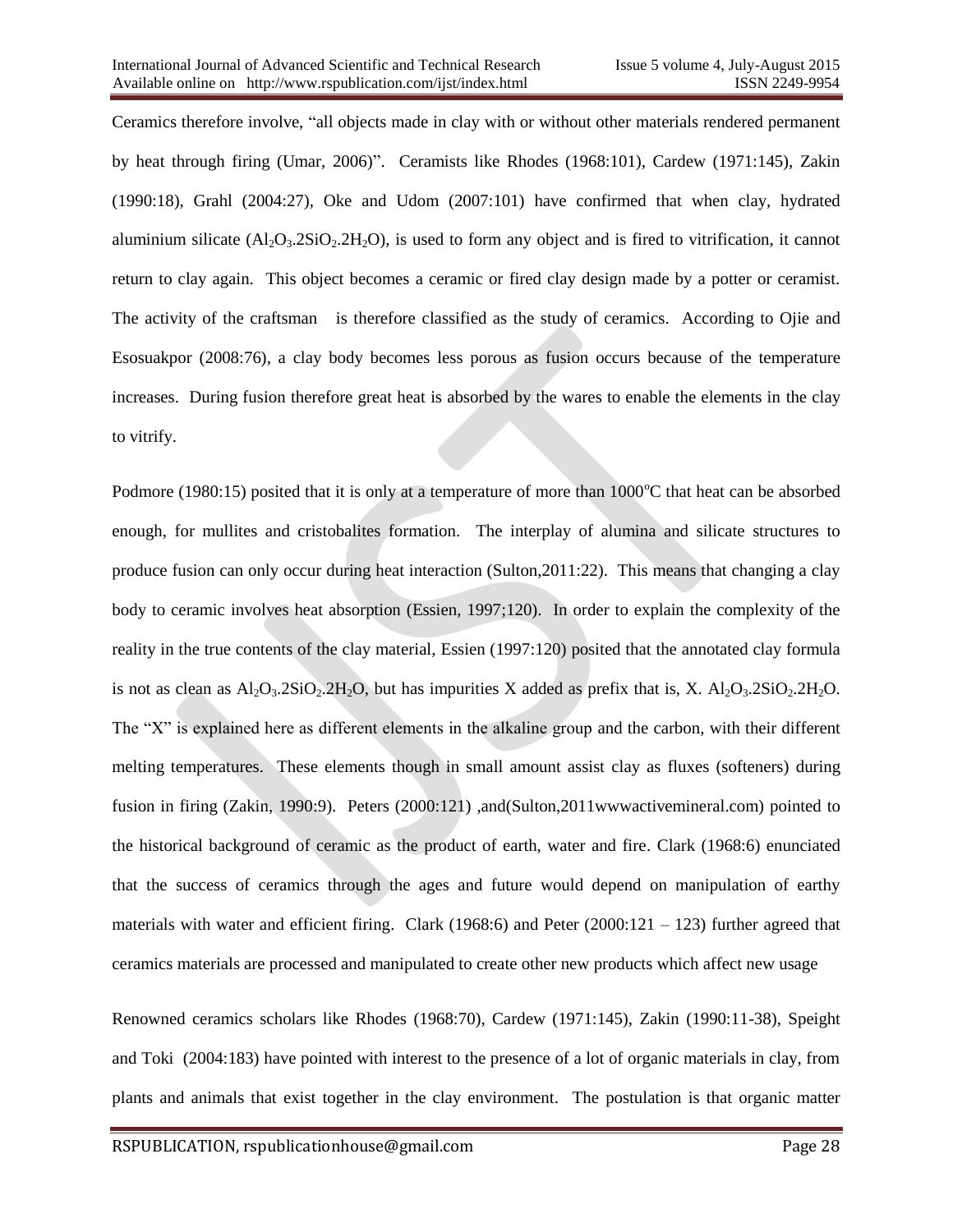becomes useful either for fermentation or as a source of fuel during firing (Zakin, 1990:33). Over the years, these sources of fuel (organic material in clay) together with other newly found energy sources have been and will continue to be employed for ceramic firing in different cultures (Clark, 1968:4; Speight and Toki,2004:183). This implies that the search for fuel sources is continuous. The contemporary sources include oil, electricity, gas, kerosene and wood (Rhodes, 1968:98). It is observed that where oil or kerosene is utilised, it is complex, more expensive and more subjected to mechanical failure as there is need to vaporise them so as to reach their respective ignition points for combustion to occur.

Where wood is used, in the traditional method of wood on clay, a lot of space is unnecessarily taken up because of the volume of wood. In a kiln where the volume of the kiln is constant, it becomes desirable not to fill in too much wood so as to allow more space for ceramic wares in the kiln. Rhodes (1968:63) recommended that wood firing however is not as troublesome, difficult or expensive as one may think.

From the foregoing, there is a necessity to look at the concept of suitability of wood in terms of method of application and the effect on ceramic weight after firing.

In this present work, the wood is pulverized and actually mixed into the clay body thus creating an honey comb porous body after firing. However, this project would have been hampered by the current agitation and cry against deforestation. Watch-Tower (2010:18) posited that an area equivalent to 1200 soccer fields  $(10,800,000)$ m<sup>2</sup> is logged illegally each day in Amazon forest alone. One needs to imagine the amount of wood that would have been destroyed each day for one use or the other. It would be argued and confirmed that the approach contributes to depleting the ozone layer (Mother Earth News, 2010:2-3). In this work, decayed oil palm wood was utilised as the source for energy extraction and its weight effect. This became justifiable as the research is poised to putting to use wood waste or already cut down and unwanted non productive oil palm (*Elaeis guineensis*) stems.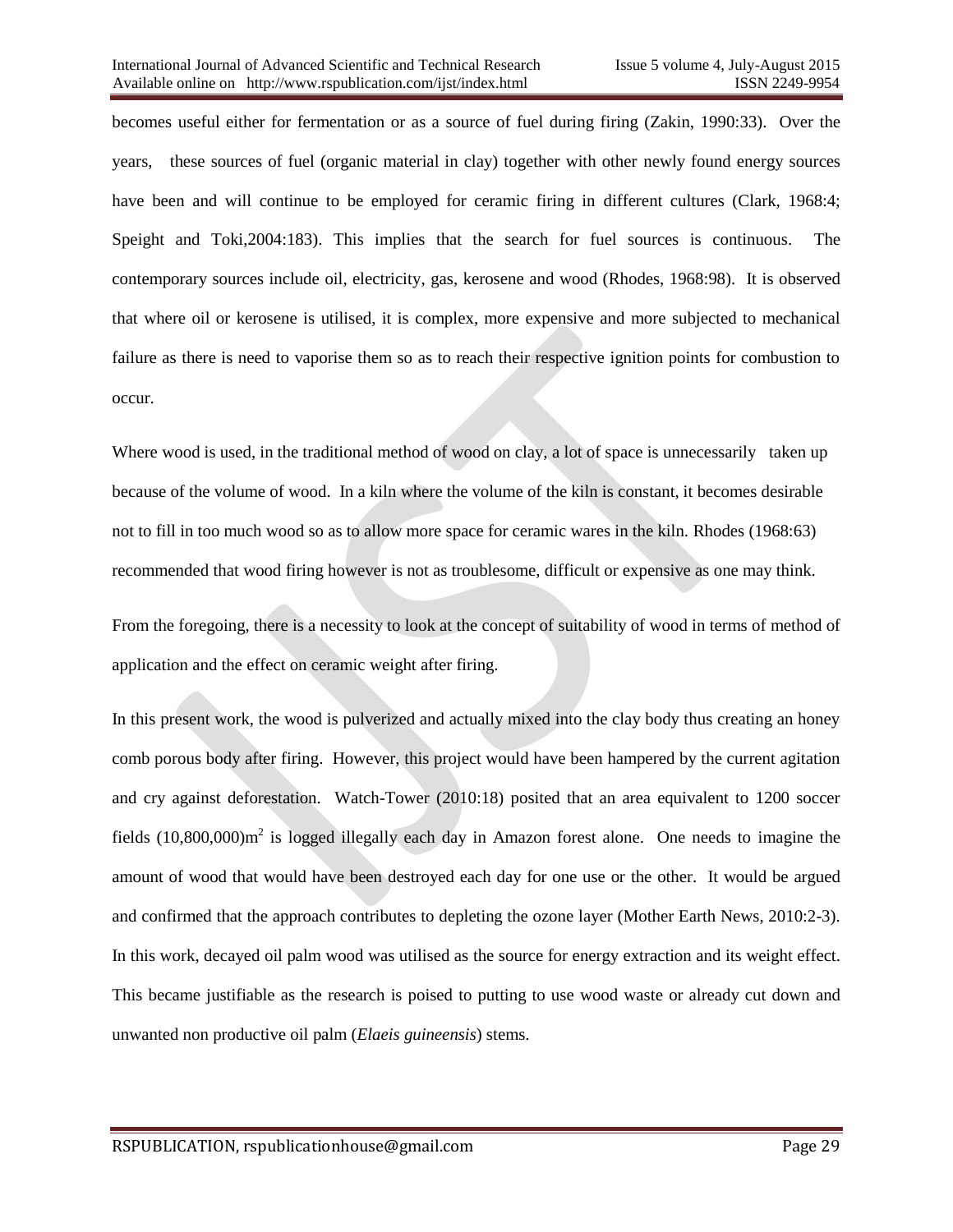Recycling in this manner even seems to point to a way of solving the problem of pollution, which appear to be global and needs practical and realistic approach. By this type of research, industries, business and other ventures could solve their problems synergistically, especially in the ceramics world. In an attempt to solve material problem in ceramics, a ceramist commented, "potters will search for a clay which first of all has the right reaction to the fire and produces a fired substance of desired properties from internal and external factors, (Rhodes 1968:98)'. These properties may be the energy mode, material melt tendencies, acceptable values, technological suitability involving transformation, conservation, preservation, reservation strength and weight. As ceramics involve materials and processes with its complex industrial production nature, energy becomes an inevitable need in its survival. Manipulations of these energy sources to achieve the desired products become challenges.

Grahl (2004:27) revealed that ceramic industry problems have been and are still so enormous that it would need a concerted effort to surmount it. Grahl (2004:27), therefore, encourages industrialists to use human and material resources in meeting our industrial needs. It has been observed that in Akwa Ibom State, and of course Nigeria as a country in West Africa, there are available human and material resources which could be exploited towards the development of the state (Ukpong, 1987:87). This means that modern researchers should now look inwards for solving our problems. The use of Pulverised Oil Palm wood (Elaeis Guineenis) in clay body for firing becomes expedient because of the effects of either the carbon content for heat energy release or inorganic oxides present as fluxes to complement the fusion process(Gladstone1948:184).

In a country where raw materials are not tapped to the fullest, the nation"s modern technologists will be held responsible by future generations for not attempting to solve the problem. In order to solve this problem in ceramic industry, the abundantly available clay as ceramic raw material and the pulverised oil palm wood as one of the energy sources for firing the clay body were utilised in producing ceramic wares. The main question in this kind of study therefore would be: will effective use of pulverized oil palm (*Elaeis guineensis*) wood in clay body create advantageous effects on the weight of the wares after firing?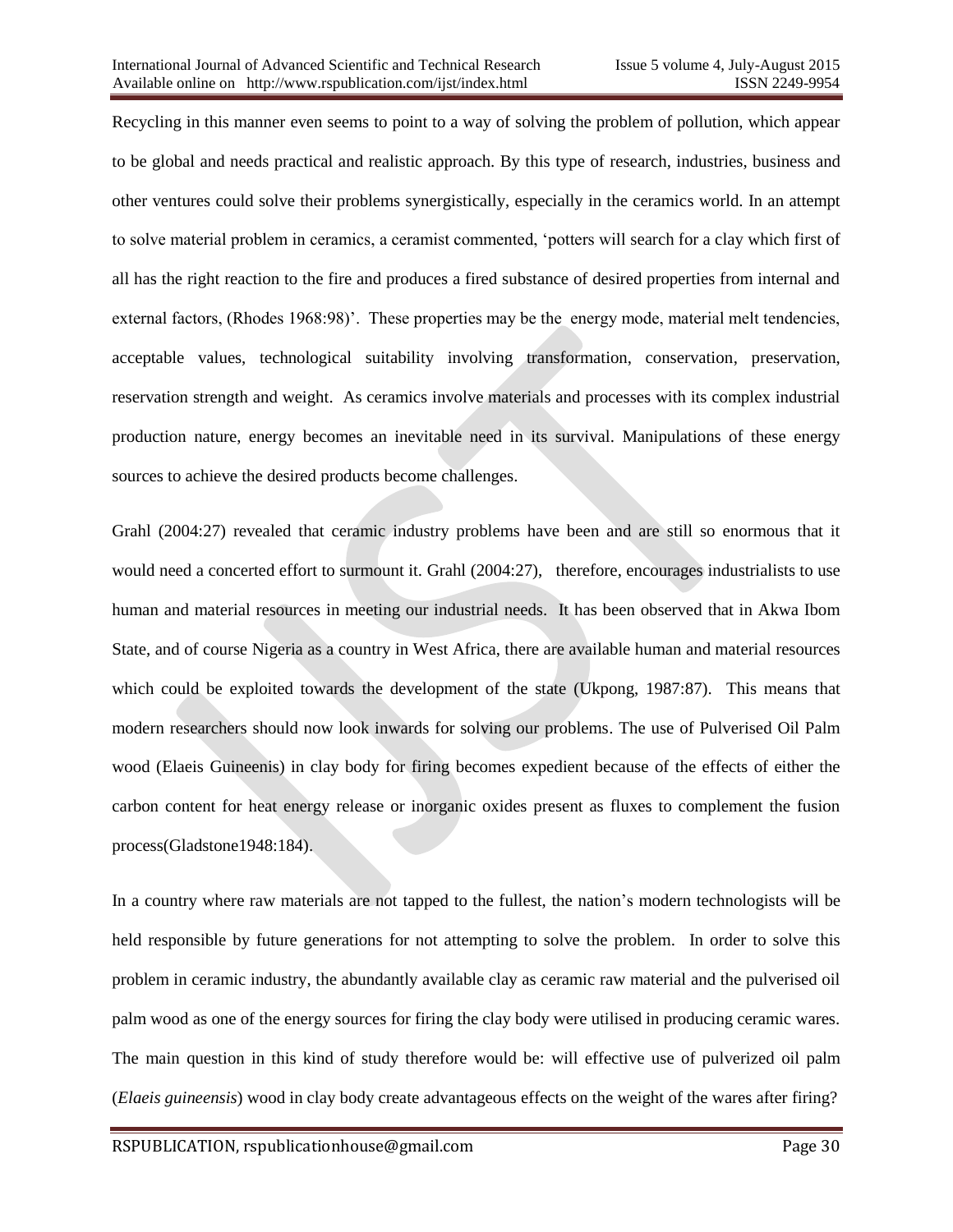The purpose of this study therefore is to determine the need for the inclusion of organic fuel source, Pulverized Oil Palm Wood (POPW), in clay body and the effects on ceramic firing experiences.

The objective is to determine the effects of the pulverized oil palm wood in clay body on the ceramic weight after firing;

To realize the set objective, the research sought answers to the following question: are there any effects of the pulverized oil palm woods in clay body on weight after ceramic firing?

The following null hypothesis was developed to generate data for the study: there is no significant effect of the pulverized oil palm wood in clay body on weight after firing.

The rationale of this study is hoped that the findings would be useful to: the ceramists in industries; for the updating of materials for production, giving information on weight, which would determine economic viability of the products when compared to the traditional clay body product which does not utilise pulverized wood. The results of this study apart from empowering students with new technologies in ceramics would also contribute to the survival of ailing ceramic industries. The findings of the research would promote lightweight ceramic products and increase the aesthetic quality of the ceramic body. The ash contents of the oil palm wood would be used to substitute most fluxes in ceramics. Therefore, the wasted oil palm wood in our farms would complement sources of fuel in ceramic firing; this means reducing dependence on crude oil products. It is hoped that the findings should increase the enthusiasm of those who dropped out from ceramic undertaking because of high cost of firing and fluxing materials.

As this research is poised to innovate raw materials, the information derived from modern technology is intended to meet national needs and the objectives of the Nigerian Universities Commission (NUC) which include, among other things, to produce high quality graduates with technological capacity to compete favourably in national and international ceramic enterprise. The academic community would also stand to benefit from this work by becoming innovative and developing efficient practical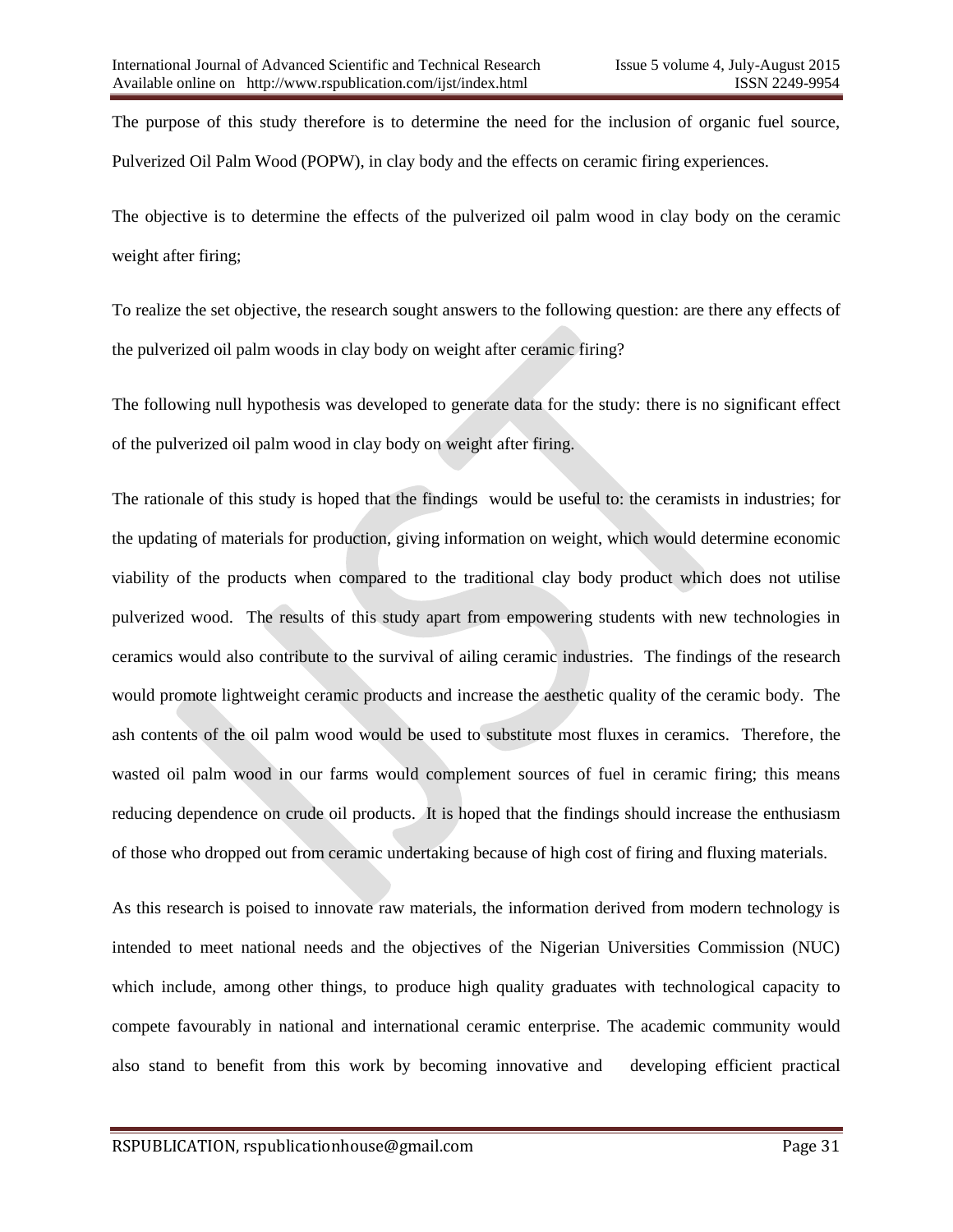consultancy. Precisely, this work will incubate, empower and support entrepreneurship and create employment opportunities for Nigeria.

The wood used in this study was delimited to the adopted oil palm wood (*Elaeis guineenis*) in Akwa Ibom State. These palm trees were delimited to the traditionally wild local oil palms with diminishing fruit yielding ability only. This was because they are abundant and when their yielding capacity declines they are cut down for replanting new improved species quite unlike the cultivated plantations which are expensively developed and highly valued. .

Clay body: the study was delimited to the adopted clay body (Ebe"s recipe) analysed in the Department of Soil Science Laboratory, University of Uyo. (see table 1, 2)

Table 1: Analysis of oil palm wood before experiment (wt %).

| Element Al2O <sub>3</sub> SiO <sub>2</sub> FeO Fe2O <sub>3</sub> Ca K Na Mg Sn Pb Co Cr Mn C |  |  |  |  |  |  |  |
|----------------------------------------------------------------------------------------------|--|--|--|--|--|--|--|
| Quantity 4 15 0.20 0.36 0.01 0.01 0.12 0.05 < 0.01 < 0.01 < 0.01 < 0.01 0.20 80.1            |  |  |  |  |  |  |  |

Table 2: Analysis of clay body before experiment (wt %).

| Element   | Al <sub>2</sub> O <sub>3</sub> | SiO <sub>2</sub> | K <sub>2</sub> O | Na <sub>2</sub> O CaO PbO Fe <sub>2</sub> O |      |      |      | <b>MgO</b> | Sn     | Co     | в      | Сr     | Mn   |
|-----------|--------------------------------|------------------|------------------|---------------------------------------------|------|------|------|------------|--------|--------|--------|--------|------|
| Adopted   |                                |                  |                  |                                             |      |      |      |            |        |        |        |        |      |
| Clay body |                                |                  |                  |                                             |      |      |      |            |        |        |        |        |      |
| Quantity  | 20                             | 76               | 1.01             | 1.82                                        | 0.04 | 0.05 | 0.57 | < 0.01     | < 0.01 | < 0.01 | < 0.01 | < 0.01 | 0.22 |

The study was delimited to the objective of the effects of the pulverized oil palm wood in clay body on ceramic weight after firing. The effectiveness of the experiments was tested with the result of the fired POPW clay body out come.

The theoretical framework that governed the experimental process was the Phlogiston Theory of Becher of 1667: Phlogiston theory states that combustible resources contain phlogiston, a substance without colour, odour or taste that is liberated in burning. Once burnt, the dephlogisticated substance was held to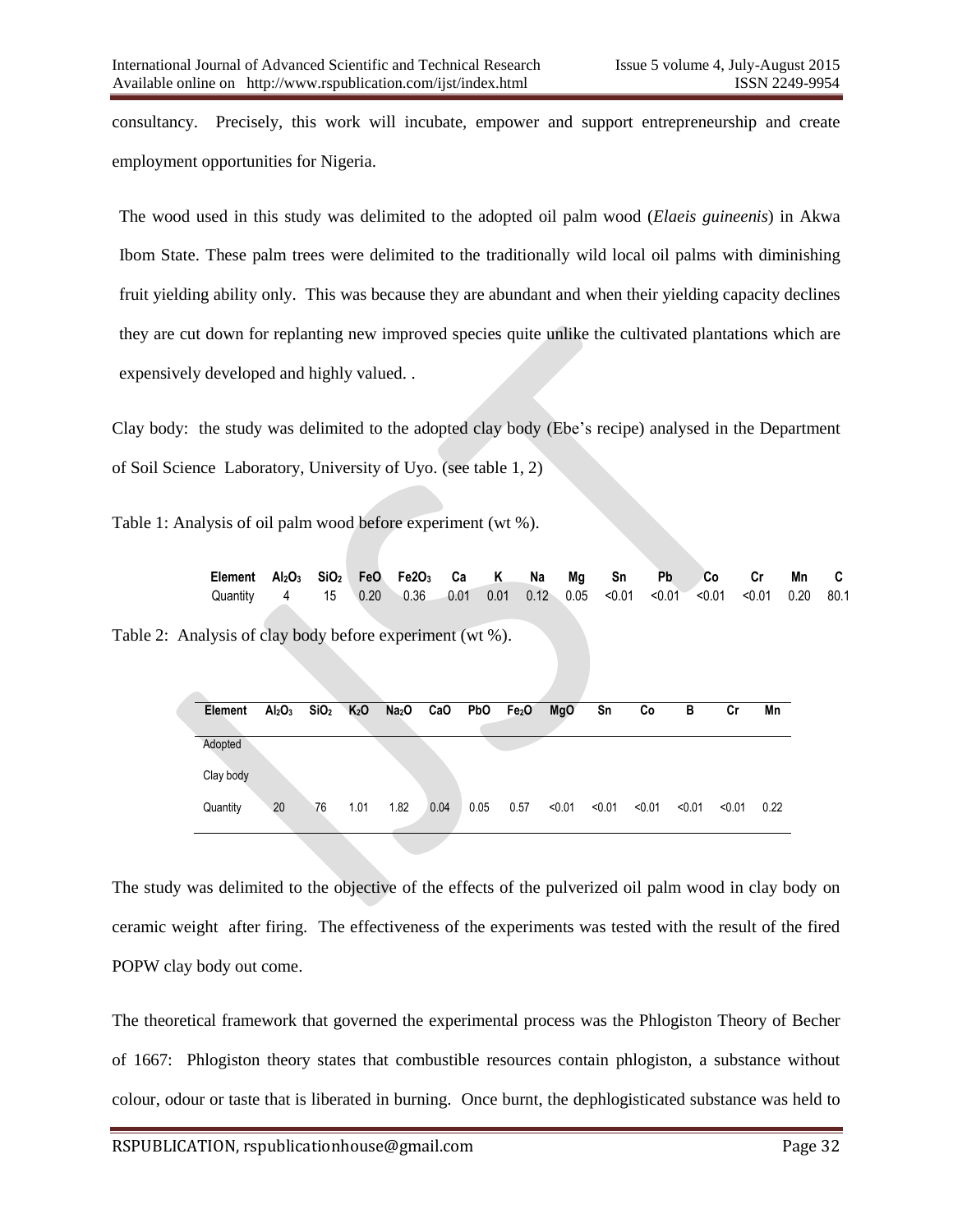be in its true form, the Calx, described in a way basically opposite to the real way of the role of air in combustion. However, Lavoisier in 1717, showed that combustion required a gas called oxygen for a new caloric value of combustion thus:

Carbon fuel source: methane(CH<sub>4</sub>) and oxygen (2O<sub>2</sub>) when heated yielded water (2H<sub>2</sub>O) and carbon iv  $oxide(CO<sub>2</sub>)$  and energy (Sharma and Sharma 2005:169-183). In summary of the theory, the enduring aspect was that Air supports combustion.

The fact that air is made up of 78% of nitrogen, 20% of oxygen, 2% of carbon dioxide and inert gasses and supports combustion showed that there was enough oxygen in air to support combustion (Sharma and Sharma2005:169-183).

**Application**: Air with this 20% of oxygen, was applied in the firing process of this experiment, and Pulverised Oil Palm Wood (*Elaeis guineesis*) used as fuel source.

The definitions of ceramic expounded by Rhodes (1968:68), Cardew (1971:146), and Umar in an interview in 2006), and other renowned ceramists as considered in this research, permitted the inclusion of other materials in clay body. Fortunately, clay and clay body qualities have been taken care of through combination of clays and other materials even in traditional pottery.

In a similar study Clark (1968:68), Oke and Udom (2007:54-61), Ekong (2000:93-98) maintained that the incorporation of other materials other than clay would change the face of pottery. Another additive expert Sulton (2011:27), in Active-Mineral, claimed that acti-gel-208 improves ceramic melt and body formulation.

It is stated in the *Ceramic Industry* 2004, that additive (A) does not cost much but it is advantageous because it increases production rates, reduces power consumption and increases green and fired strength.

From the forgoing, there was the need to look inward for local materials to add to clay for its suspected characteristics, like lightness, fluxing action, combustible power, porosity, strength and cost effectiveness.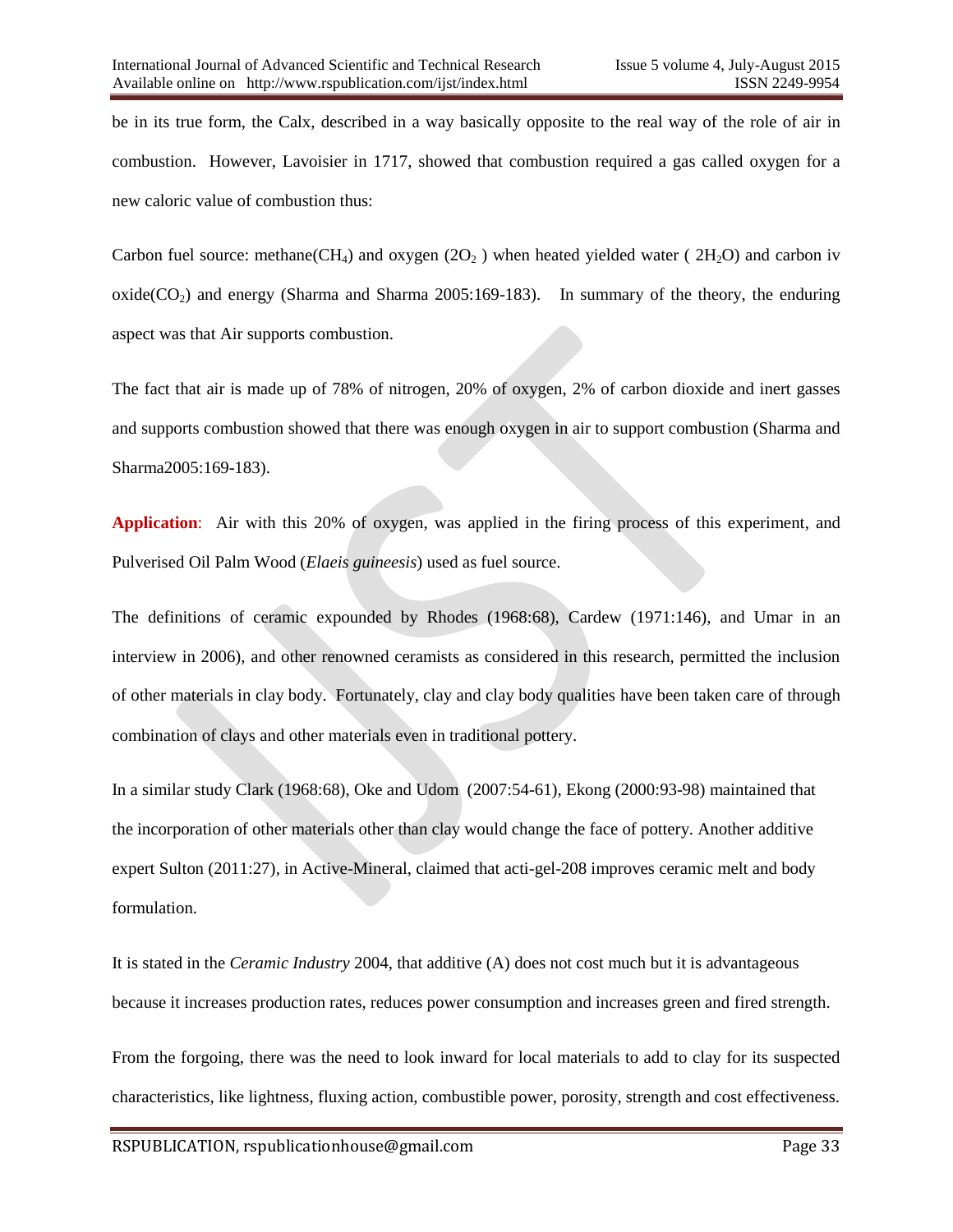In the course of experiment, extraction, grinding and milling of the oil palm wood were done to 100 mesh in a ball mill.

In search of suitable clay body for the making of clay brick, a researcher Okongwu (1988:1409-1441) experimented with small additives of  $2 - 3\%$  of sawdust of unspecified wood to clay to compose bricks which was fired at 800°C and it was tested. Its results proved that sawdust in low concentration of 2% improves absorption. However, Okongwu (1988:1409-1441) sugested that the optimum sawdust content was a function of length of firing (heat work done). In the present experiment, the milling time was increased so as to reduce particle size of wood. Choice of wood dust was specified: oil palm wood (*elaeis guineenis*) analysed to establish the element contents. The time of firing increased to exhaust each wood energy firing to its maximum temperature. This was recorded as results of internal combustion backed up by only air. In the second phase of firing, as soon as this stage was reached, butane gas was employed to finish firing to maturity at cone 6,  $(1230^{\circ}C)$ .

The particle size of wood, according to Arnothe and Litvan (1988:1412-1414) was a factor in the clay body homogeneity. This explained why the work of Cardew in 1968 the big logs of wood gave energy only from external combustion. If the wood were to be made into tiny particles and actually mixed with the clay body, then, there would have been an internal combustion in the green ware. Hence the researcher"s axiom: "wood in clay" and "not wood on clay". However, there must be a conditionality regarding the ratio of clay to the additives. An experiment carried out by Zakin (1990:7) indicated that percentages of clay for successful clay bodies were as follows:

- 1. high clay percentage clay bodies = clay 90% and non-clay material 10%
- 2. medium clay percentage clay bodies  $= 60\%$  and non-clay material 40%
- 3. low clay percentage clay bodies = 50% and non- clay- materials 50%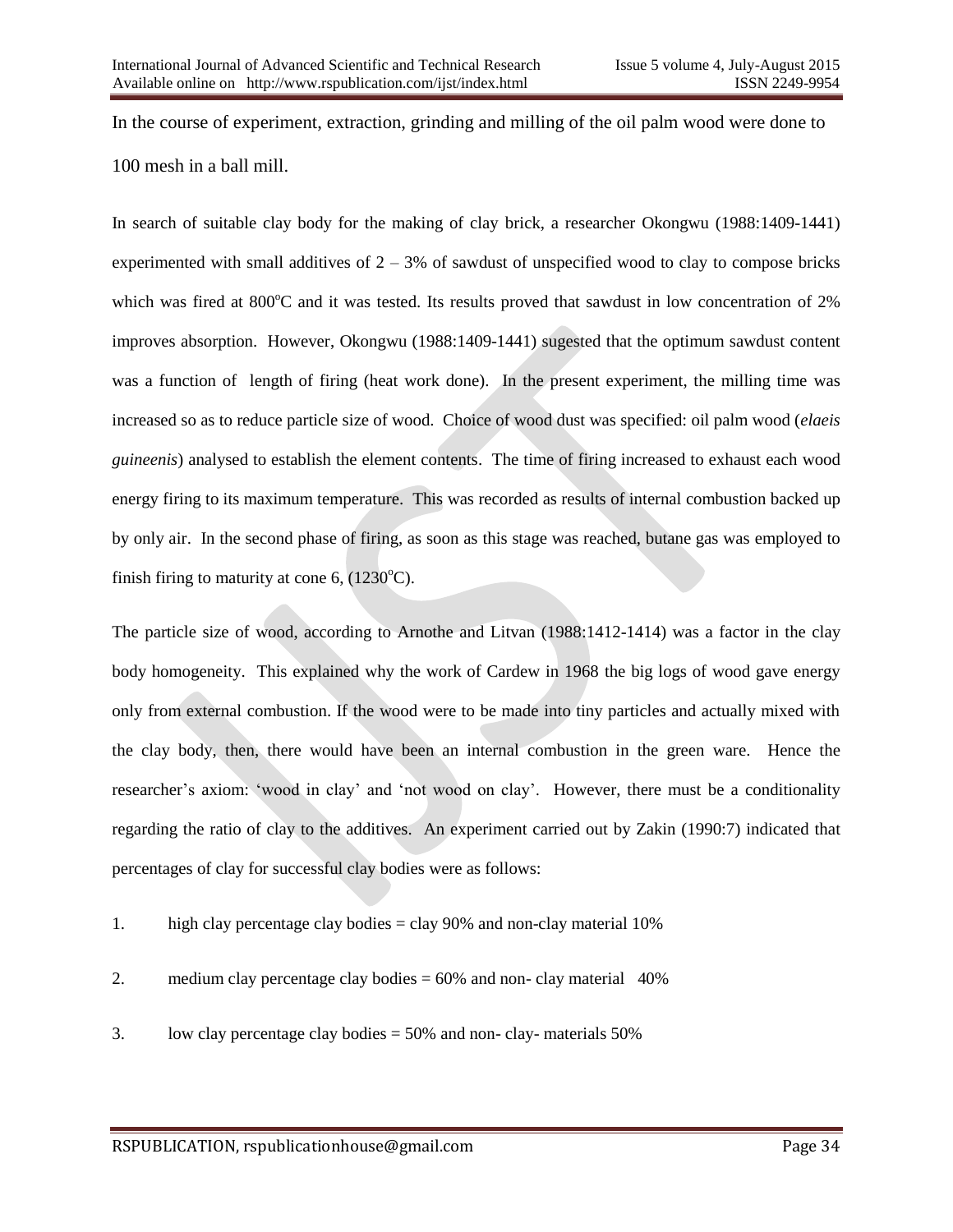Zakin"s pie chart recommended the correct clay body composition for a successful firing. Therefore the percentage of additives to make an effective clay body was guided by Zakin"s work:

**Weight of the Ceramic Bodies**: The contents of the clay body (ie orgnanic or inorganic) determines the final weight of the ceramic ware and Sulton (2011:22) has gone to a great length in developing ceramic bodies that increase in its strength, temperature, and heat conductivity. Okongwu (1988:1409-1414) experiment of breaking strength in burnt brick of saw dust additives was attempted with loading success.

The particle size, the temperature and the homogeneity can be innovated to rise above brick making. By observing Okongwu"s experiment, it is noticed that a temperature, and the unspecified saw dust content allowed gaps that could be filled. This called for temperature increase from  $800^{\circ}$ C to  $1230^{\circ}$ C in the present experiment to allow the fluxes in the specified materials to vitrify. Rhodes (1968:101), Hamer (1977:311), and Ojie and Esosuakpor (2008:96-103) agreed that when a ceramic body has undergone closure of some of its pores, vitrified and shrunk, changes in volume, weight and density may occur.

**Material Preparation:** The oil palm wood stem of 20 kg collected was ground in ordinary grinder then ball-milled wet for 12 hours to pass through 100 Bs mesh sieve. The ball-milled POPW was mixed with slaked clay as indicated in the composition. This was to ensure a homogeneous mixture with the clay body itself. The composition achieved was allowed as paste to stand for two weeks for ageing so as to increase plasticity.

**The composition:** The adopted oil palm wood formed the specimen that was added to the controlled clay body (Ebes), in the proportion of 10%, 20%, 30%, 40% and 50%. To have enough of each representation of these batches for at least ten (10) pieces, it became necessary to take the following steps:

i. To prepare 10% oil palm stem wood to 90% clay body, 10%: 200gms of ground oil palm wood samples was added to 90%, that is, 1,800 grams clay body to form a total of 2kg (2000 grams) of specimen 1. Specimen was mixed in enough water to form slurry, allowing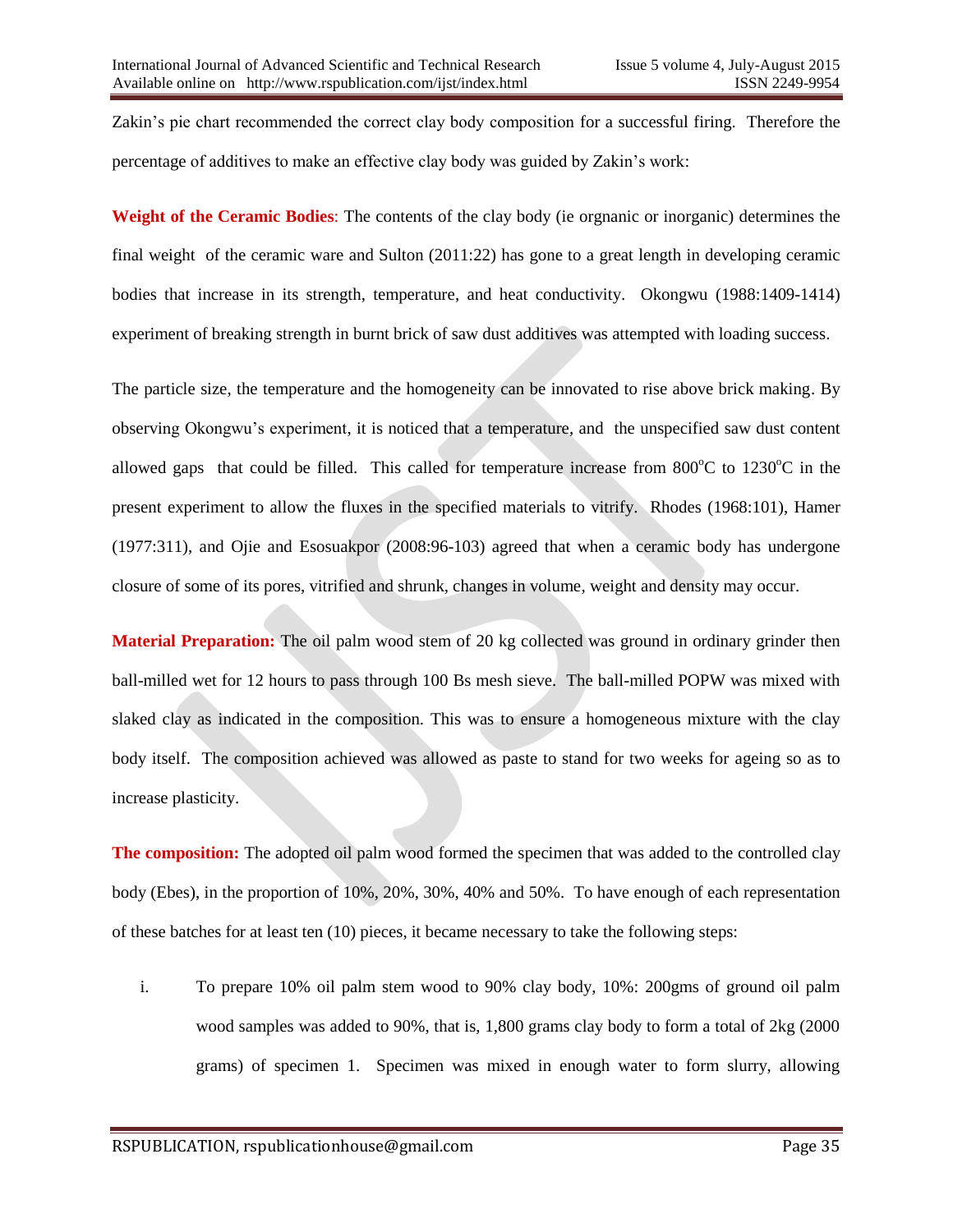overnight for fermentation. It was ball-milled for twelve hours, sieved through 100 mesh. The slurry was dried to paste state ready for use.

- ii. The process was repeated to specimen 2, that was, 20% (400g) oil palm sample with 80%  $(1,600g)$  clay body to form a total of 2kg  $(2000g)$ .
- iii. The process was repeated to specimen 3, that was, 30% (600g) oil palm sample with 70%  $(1,400g)$  clay body, totaling 2kg  $(2000g)$ .
- iv. The process was repeated to specimen 4, that was, 40% (800g) oil palm sample

with  $60\%$  (1,200g) clay body, totaling  $2\text{kg}$  (2000g).

v. The process was repeated to specimen 5, that was,  $50\%$  (1000g) oil palm sample with 50% (1,000g) clay body, totaling 2kg (2000g). The figures were recorded in table 4.1.

**Design and Production:** The size of the dice needed for the experiment was  $(12 \times 4 \times 1.5)$  cm<sup>3</sup>. This was to ensure suitability for the experiment. It was produced by pressing method of one bar of pressure in metal mould at a bread dough paste state. Similar method of production was applied to the entire specimens which were identified and kept for one week to air dry for firing. In drying out it was necessary to keep them flat between moderate load of paper to ensure flattened surface.

**Loading and Firing**: Enough amount of each percentage level  $(10 - 50)$ % wt progression of pulverized oil palm wood was loaded for each batch of firing. The pyrometric Orton cone levels, 022 to 6, for firing maturity reliability, were laid together with the specimens in the kiln. Hamer"s specification in the table of incandescence also applied to check the kiln interior glow confirmed a thermocouple (Hamer, 1977:344) at the end of exhaustible combustion temperature of each specimen, the group temperatures were recorded and the firing stopped. These were based on  $650^{\circ}$ C,  $700^{\circ}$ C,  $800^{\circ}$ C,  $900^{\circ}$ C and  $1050$  while the limit for liquefied gas group was  $1230^{\circ}$ C maximum temperature. Having recorded the data that would help test for different effects as required in the objectives, the researcher shut off the kiln and allowed it to cool to room temperature before unloading finally. This was for kiln safety.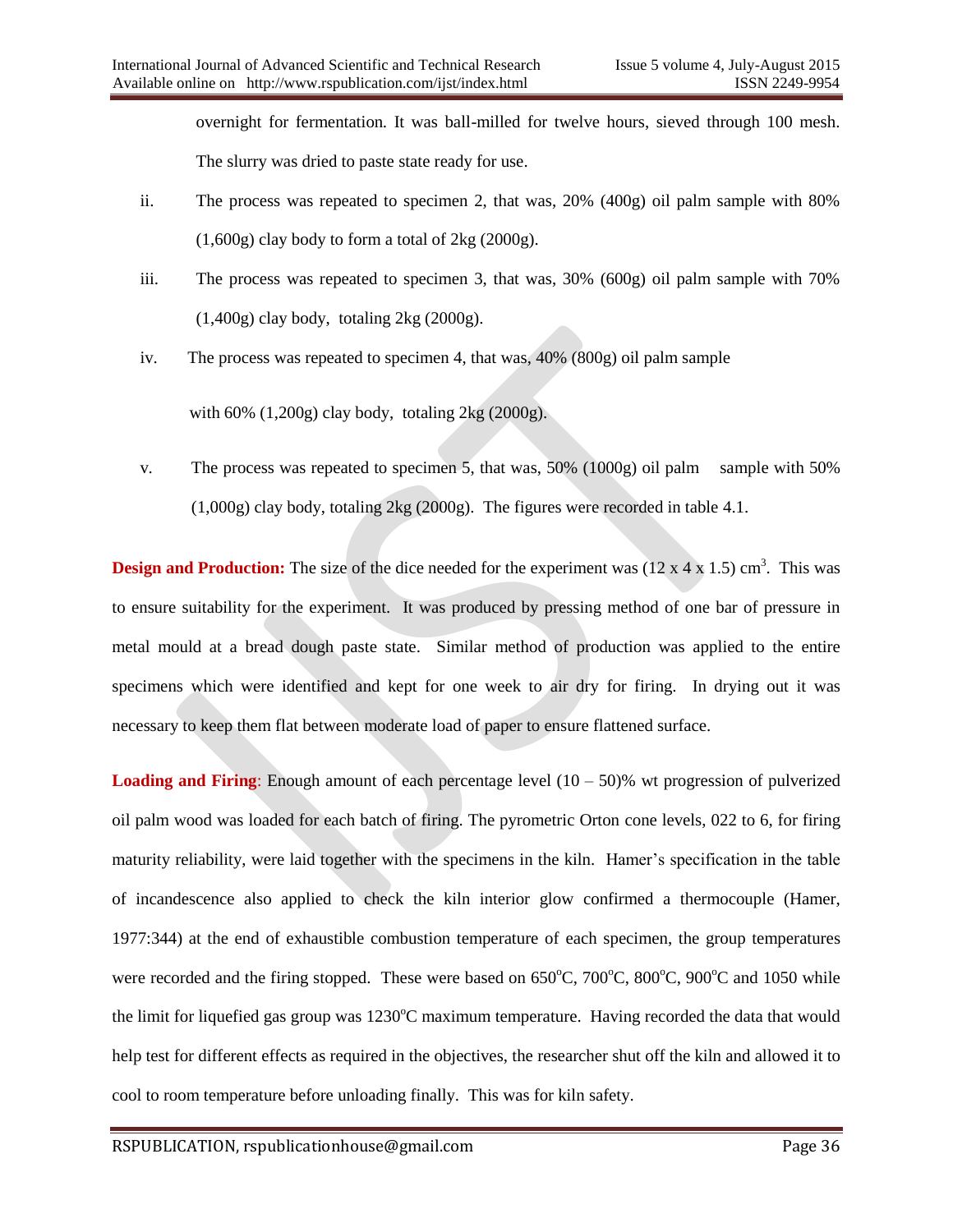**The experiment:** determination of the weight of the Ceramic tile after firing.

Experiments were conducted in stages 1, 2 and 3.

**Stage 1** was made up of the control specimen of 100% Ebe's clay body(adopted clay body) and 0% POPW fired traditionally with gas to cone  $6(1230^{\circ}C)$ .

**Stage 2** was made up of the determined percentage composition of Ebe's clay body and POPW specimens fired with air only to exhaustible energy level.

**Stage 3** was made up of the stage 2 augmented with gas to cone  $6(1230^{\circ}C)$ .

**Experiment 1 Stage 1 Specimen: Control:** 100% Ebe's clay body without POPW was fired traditionally with gas to cone 6 equivalent of  $1230^{\circ}$ C and cooled to ambient temperature. Three readings were taken and the average calculated. The results are registered in Table 3. Specimen measurement (weight)

> 93.21gms 93.20gms

93.22gms

Mean 93.21gms

**Experiment 1 Stage 2 Specimen 1:** 90% Ebe's clay body blended with 10% POPW was fired with air only to exhaustible heat energy level and cooled to ambient temperature. Three readings of weight measurement were taken, the average calculated recorded in Table 3.

**Experiment 1 Stage 2 Specimen 1** procedures were repeated for specimens 2, 3, 4 and 5, to their exhaustible heat energy levels. They were cooled to ambient temperature and measurements taken. Three readings for each specimen were made and the average calculated recorded respectively in Table 3.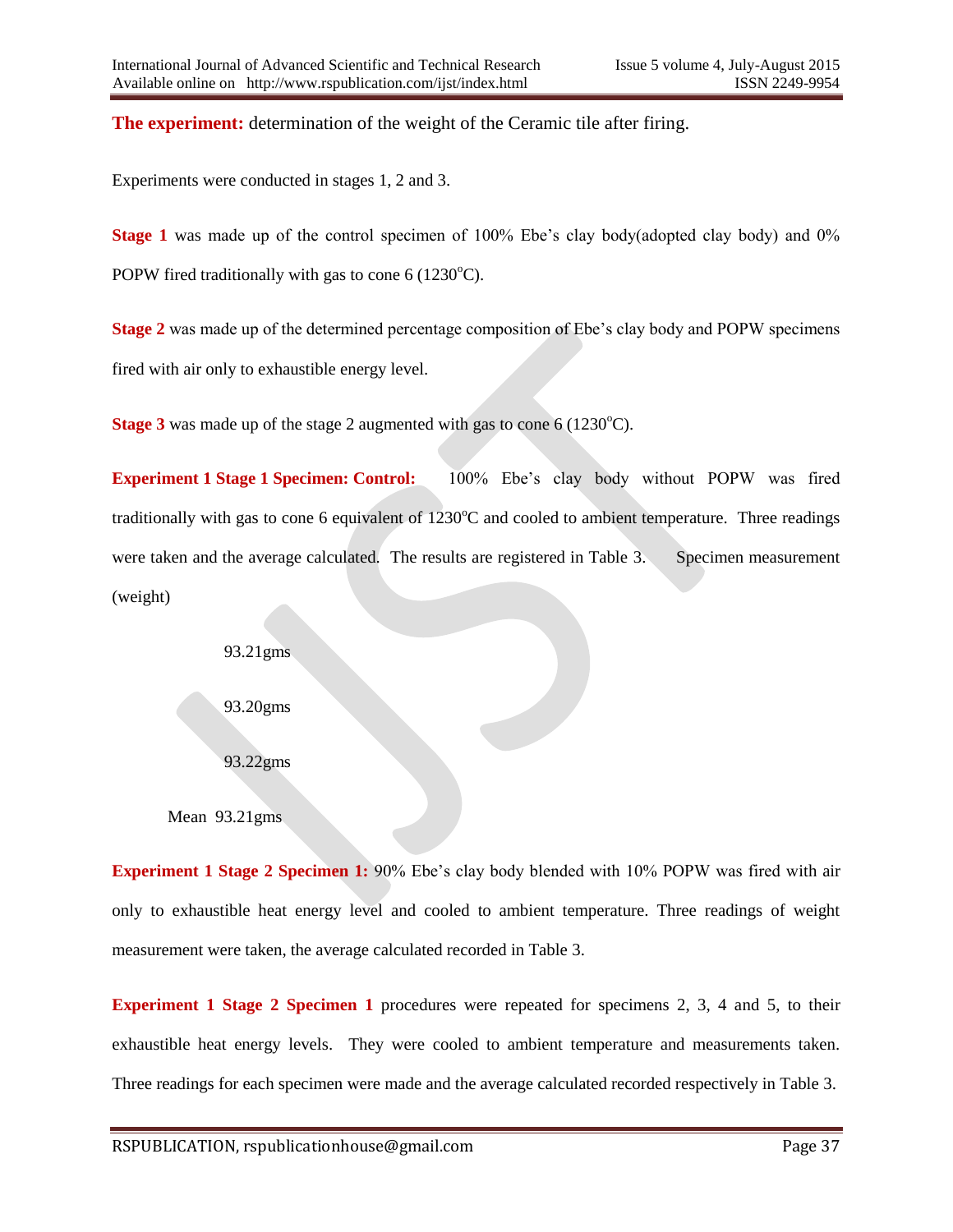Experiment 1 stage 2 of specimen 1 was repeated for stage 3. At the exhaustible heat energy level, it was augmented with gas to cone 6 equivalent to  $1230^{\circ}$ C, cooled to ambient temperature, and measurements taken. The average reading was calculated and recorded in Table 3.

**Experiment 1 Stage 3 Specimen 1** was repeated for specimen 2, 3, 4 and 5. Gas was augmented at exhaustible heat energy levels to cone 6 equivalent 1230°C, cooled to ambient temperature; an average of three readings was calculated and recorded in Table 3 for each specimen respectively.

The purpose of this research was to determine the effects of  $(10 - 50)$ % weight of pulverized oil palm *Elaeis guineensis* wood (POPW) in clay body and weight after ceramic firing. Experiments were conducted, data obtained and the analysis done, using mean standard deviation for research questions and independent t-test for the hypothesis as shown in table 3.



## **GRAPHS OF FIRINGS (<sup>O</sup>C)**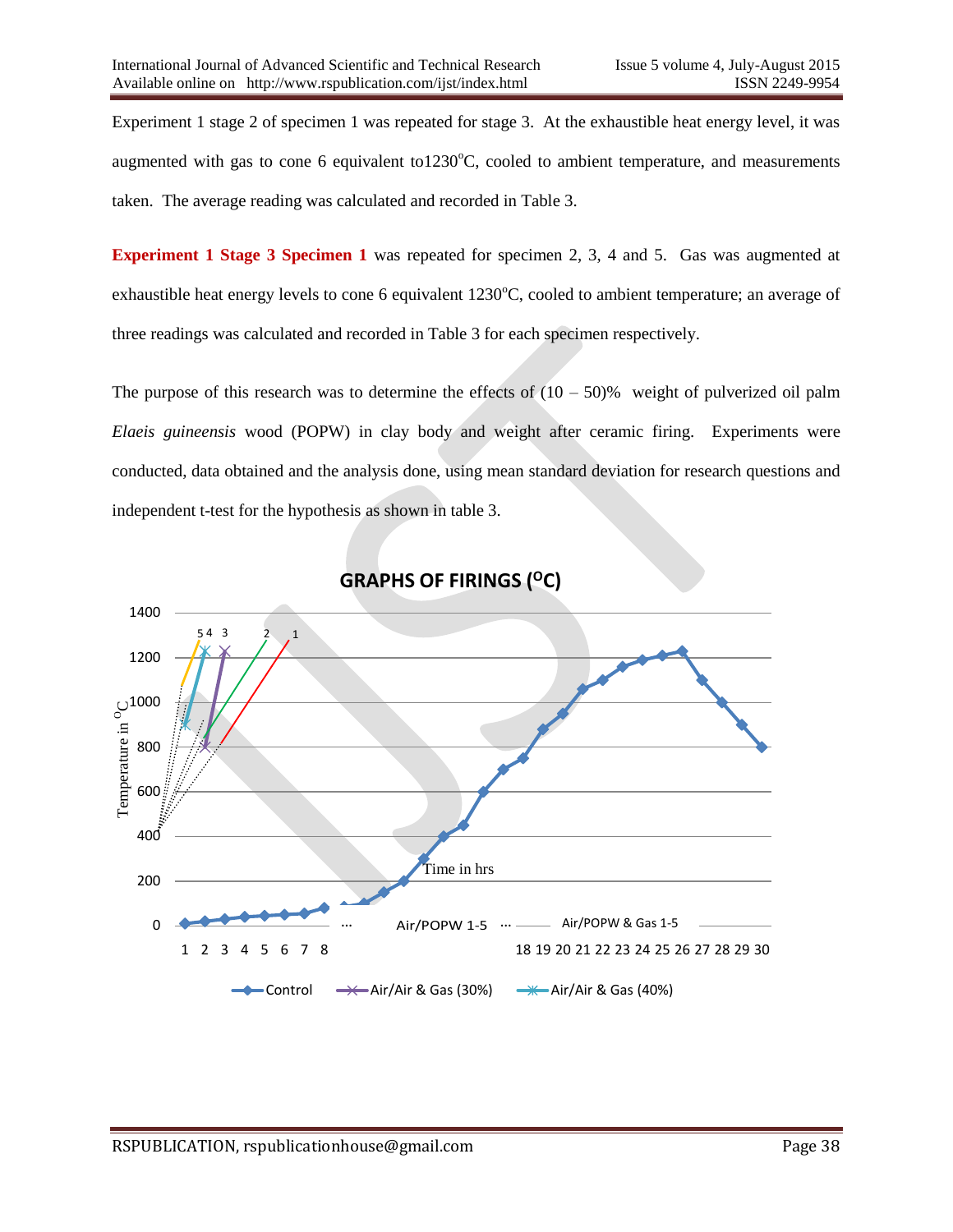Table 3: The Effects of pulverised oil palm wood (POPW) in clay body on weight after

ceramic firing.

| <b>Specimen</b>         | Clay Body in %             |                 | <b>Weight of Piece in Firing</b> | <b>Weight of Piece in</b> | <b>Weight of Piece in</b> |  |  |
|-------------------------|----------------------------|-----------------|----------------------------------|---------------------------|---------------------------|--|--|
|                         |                            |                 | with Air only                    | Firing with Air and Gas   | Firing with Gas only      |  |  |
|                         |                            |                 |                                  | to cone 6                 | to δ $6$                  |  |  |
|                         | Ebe's clay<br>body         | <b>POPW</b>     | In gms                           | In gms                    | In gms                    |  |  |
| Control                 | 100                        | $\pmb{0}$       |                                  |                           | 86.32                     |  |  |
| $\mathbf{1}$            | 90                         | 10              | 93.21                            | 78.25                     |                           |  |  |
| $\overline{2}$          | 80                         | $20\,$          | 84.43                            | 61.63                     |                           |  |  |
| 3                       | 70                         | 30 <sub>o</sub> | 63.53                            | 46.62                     |                           |  |  |
| $\overline{\mathbf{4}}$ | 60                         | 40              | 52.22                            | 45.76                     |                           |  |  |
| 5                       | 50                         | $50\,$          | 47.24                            | 44.64                     |                           |  |  |
|                         | Calculated mean:           | $\mathsf{X}^-$  | 68.126<br>$\equiv$               | 55.380                    |                           |  |  |
|                         | <b>Standard deviation:</b> | $std =$         | 20.034                           | 14.549                    |                           |  |  |

NOTE: Each reading was the average of three observations

Entries in Table 3 show less mean of 55.380 gms and greater mean of 68.130 gms for clay body when fired with air and liquefied gas, and with air only respectively. The standard deviations of 6.507 and 9.959 gms show the variability of each score from the mean.

The result implies that clay body weight is less when fired with air and liquefied gas, than with air only. This result is further demonstrated in Figure 15.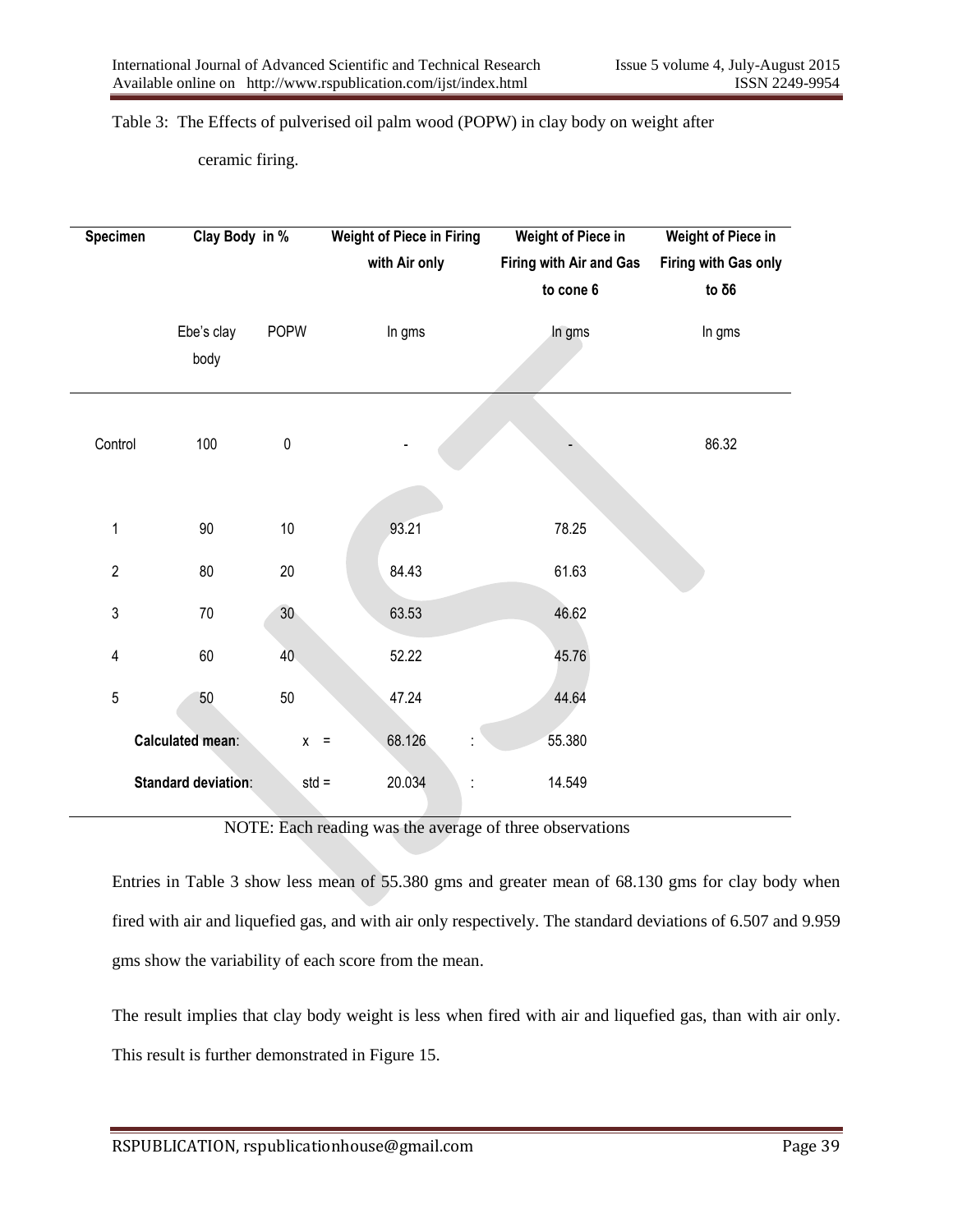

Figure 2 : Maximum Weight in gms of Ebe's clay Body and POPW compositions, 1 to 5 in ceramic firing

The research question here is: are there any significant effects of pulverized oil palm wood (POPW) in clay body on weight in ceramic firing?

The graphic presentation revealed that the estimated marginal mean weight for the two types decreases across the composition levels, but decreases further when firing with liquefied gas and air than with air only.

The hypothesis**:** there is no significant effect of pulverized oil palm wood (POPW) in clay body on ceramic weight after firing.

| <b>Variable</b> | Firing                       | N | <b>Mean</b> | <b>Std deviation</b> |   | df t-cal | t-crit |
|-----------------|------------------------------|---|-------------|----------------------|---|----------|--------|
| Weight          | With Air only                | 5 | 68.13       | 20.034               |   | 1.151    |        |
|                 |                              |   |             |                      | 8 |          | 2.309  |
|                 | With Air and liquefied gas 5 |   | 55.38       | 14.549               |   |          |        |

Table 4: Summary of t-test for the effects of POPW in clay body on weight in ceramic firing.

*\* Significant at 0.05 level of significance* 

Table 4 showed that the calculated t-value of 1.151 was greater than the critical t-value of 2.309 at .05 level of significant with 8 degrees of freedom. The result is significant; therefore, the hypothesis that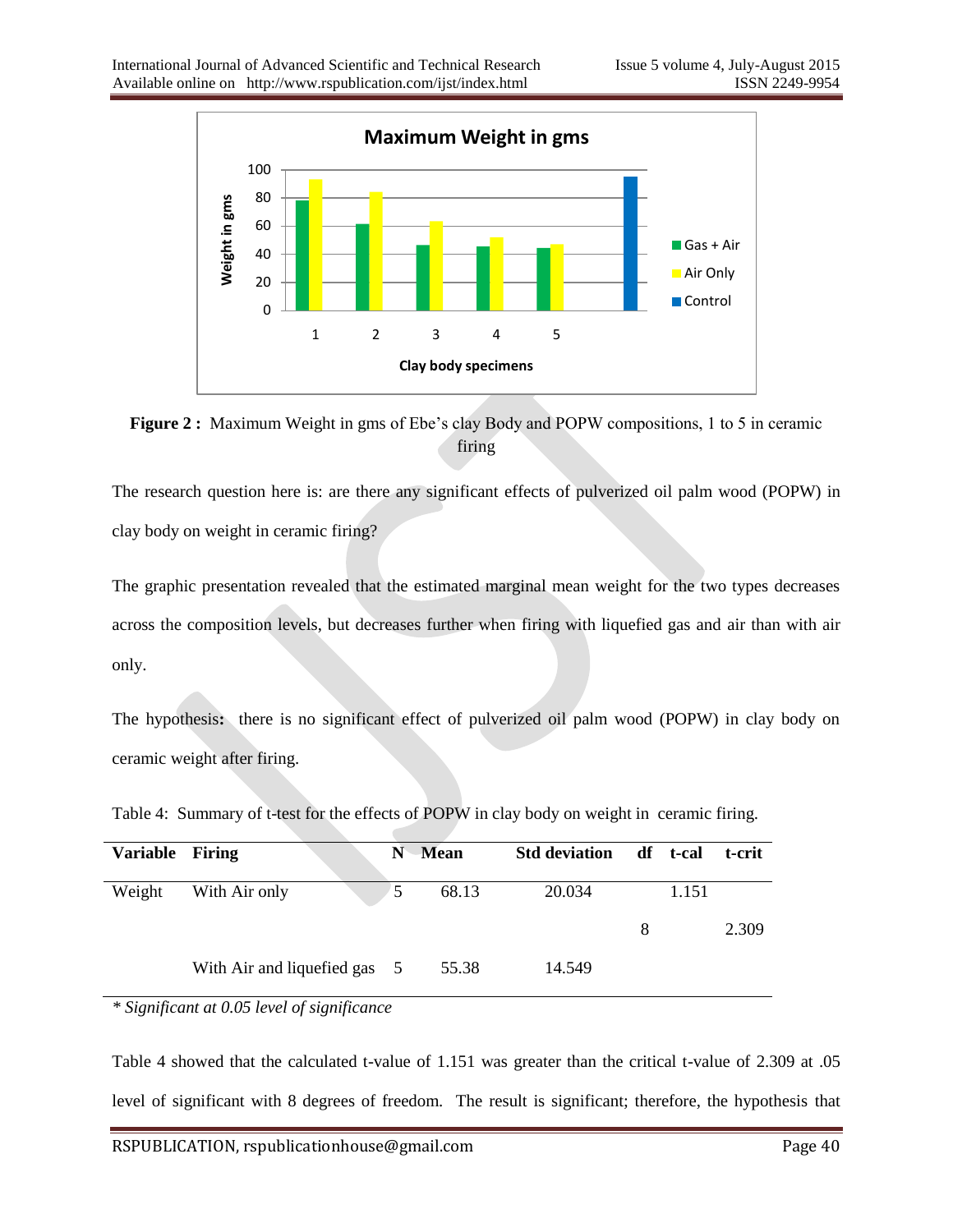there are no significant effects of the POPW in clay body on weight in ceramic firing is rejected. The result means that POPW affects clay body weight in ceramic firing.

Table 4 showed that the calculated t-value of -2.971 was greater than the critical t-value of 2.309 at .05 level of significance with 8 degrees of freedom. The result is significant; therefore, the hypothesis that there are no significant effects of POPW in clay body weight on ceramic firing is rejected. Therefore POPW in clay body affects weight in ceramic firing.

**Findings and Discussion**: Findings in Table 3 and 4, Fig 1 and 2 show that increment of POPW and temperature reduced the weight of the fired piece significantly. POPW at a mean weight of 820°C has a mean weight of 68.3gm weight whereas POPW at a mean temperature of 1228<sup>o</sup>C has a mean weight of 55.38 gm weight. It is noted that, 100% Ebe's clay body composition (control), the weight is 86.32gms. The difference of 18.29gm wt and 30.96 gm wt of POPW at high temperature show that there is a great loss in weight at all levels. These confirmed that the ceramic products lost weight when compared to its green ware stage. This is because some hydrated water, the volatile materials, organic matter, and some gases liberated during firing. In the case of this experiment, the hydrated water and gas were common to both the control and the POPW clay body; but the POPW in clay body was plagued with more of organic substances and gases which were bound to be liberated during firing. The utilisation of Lavoisier's theory of adding oxygen as agent of combustion should have actually increased the weight because of the oxidation that has occurred; but the amount of matter that had been sent out (organic and volatile materials) was more comparatively as some of the oxygen was also liberated as a component of carbon (iv) oxide  $(CO<sub>2</sub>)$ . Although the metallic oxides left behind after combustion have added some weight to the finished piece, this could not make up sufficient weight to offset the weight loss. Reduction in weight therefore is a significant effect in the experiment and the result enables light weight materials to be produced with the POPW in clay body products.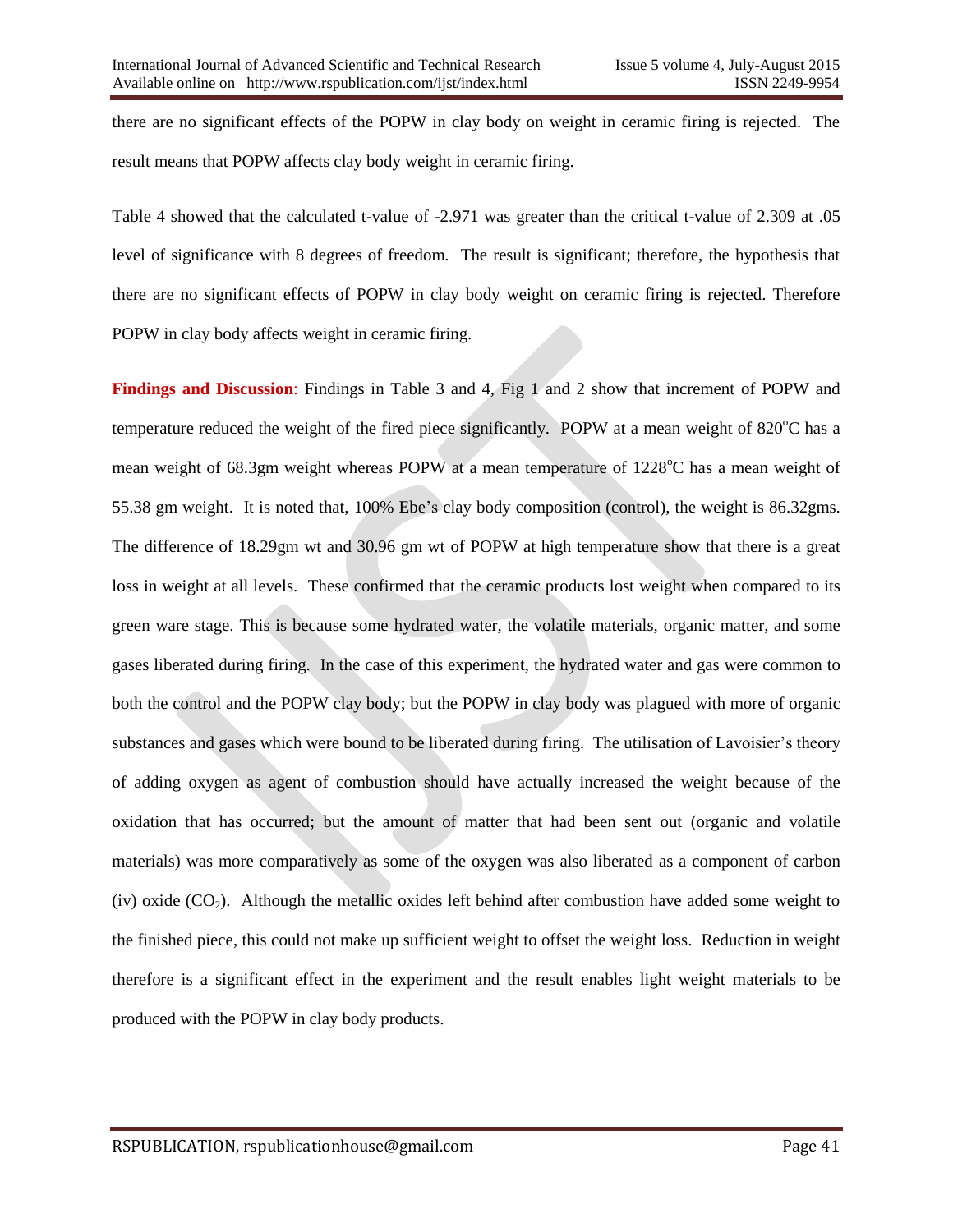In conclusion, the research has taken into consideration the objective, and the null hypotheses formulated to guide this study were rejected. Also considered were the findings related to the problems the research had posed, that is, finding a way of solving weight problems by utilizing the neglected raw materials like the wood of felled oil palm trees in ceramic firings in Nigeria. It has considered the way of adapting the firing process in a convenient modern method. In consideration of the outcome of combination of wood and gas augmentation, the acceptability of the effects on the society"s utilising efficiency, the contribution it will have on ceramic profession, above all, the possibility of not only creating job but retaining the establishment that creates the jobs for sustenance. This is expected as the results of findings in heat conservation, weight reduction has been unfolded in the research. The control of the weight and volume of the ceramic piece; and above all the reduction of the cost of fuel consumption in ceramic firing is interesting. This work has introduced a new cheaper method of firing ceramic wares by utilizing energy source (wood) directly in clay to formulate wood-in-clay green wares before firing with gas as against the usual firing by wood-on- clay method or gas alone. The paper is poised to conclude that the research points a way to a better future for the Ceramics Industry in utilizing weight reduction strategies.

### **REFERENCES**

Ali, E.A., Alimed S. and Ahuwan, A.M. (2008). The Development of Glass Ceramics from Local Raw Materials. *Ashakwu Journal of Ceramics,*5. 137 – 143. Arnothe, L. and Litivan, S. (1988): Quality Control Test for Clay Brick Based on Air Permeability. *Ceramic Bulletin*. 67. (8) : 1412 – 1414.

Becher, J. J. (1667*). Phlogiston Theory*. http;/[/www.answer.](http://www.answer/)Com.Retrieved 06/09/2011

Cardew,M.(1971).*PioneerPottery*.NewYork: Macmillan Company Ltd. pp.

145.,140146,145,190,147,61-86,144,63,152,148,.

Clark, K. (1968). *Practical Pottery and Ceramics; A Studio Book*. New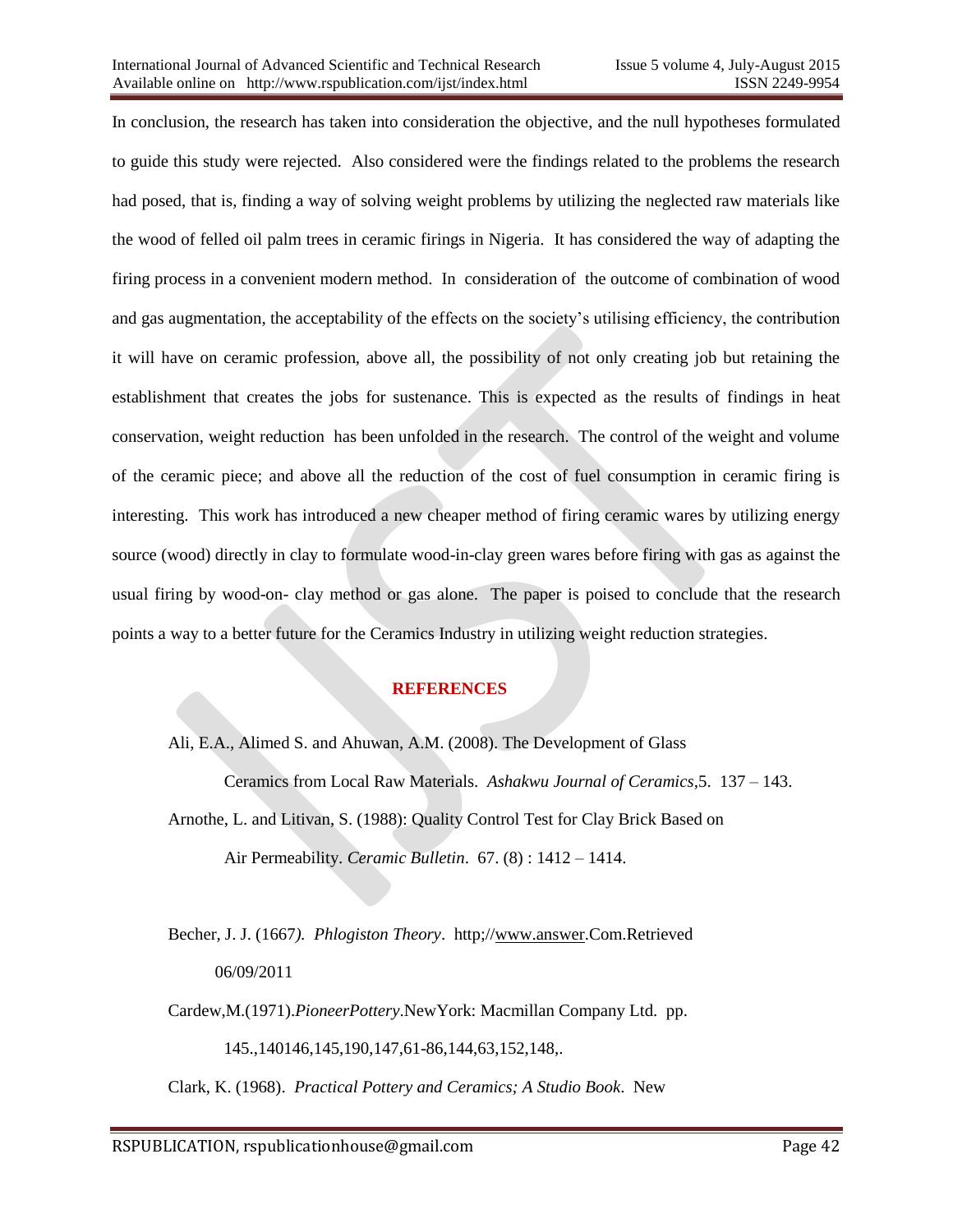York:New York Publishers, pp. 6,4,68..

Effiom, I.D. (2000). Clay Properties. In Egonwa, O. and Ekanem, B. (Eds.), *Art* 

*Today for Tomorrow*,1;(1) Uyo, SNA Publications AKS Chapter. pp. 120- 123.

Ekong, C.E. (2000). Ibibio Pottery: A study of Form and Function for

Innovations. In Egonwa O, and Ekanem B. (Eds.), *Art Today for Tomorrow 1*.(2). Uyo: SNA Publication, pp. 93 – 98.

Essien, O. (1997). *Application of Chemical Principles*. Uyo: University press,

Printex .p.120.

Glasstone, S. (1948) *Textbook of Physical Chemistry*. London: Macmillan and Company limited, p.184.

 Grahl, C. L. (2004). Saving Energy with Lithium, *Ceramic Industry,* 154 (5):  $27 - 30.$ 

Hamer, F. (1977). *The Potter's Dictionary of Materials and Technique*.

London: Pitman Publishers. 207, 347, 344, 311, 330, 306, 336, 335.

Idowu, O. (2007). The Production of Isan Ekiti Religious Pot: Oru *Ashakwu* 

*Journal of Ceramics*, 2(1): 63.

- Igwilo, B. (2006). Future Participation of Ceramic Art in Nigeria. In Okeke, S. (Ed) *Nigeria Contemporary Art.* Lagos. National Gallery of Art Publishers, pp. 194 – 205.
- Louis, S. (1978) .*Collier's Encyclopedia* . 5. USA: McMillan Educational Corporation, p. 1254.
- Earth, M. (2010) www.motherearthnews.com>Nature and Environment, Retrieved 27/12/2010 , pp. 2,3 .
- Norhut, L. (2011*). Manufactured materials and finished products*.

[www.ceramic/connect](http://www.ceramic/connect) Retrieved 15/11/2011, p. 3.

Oke, S. and Udom, N. (2007). Mixed Media: A Case Study of Ceramic

Arts as Convergent Point. *Ashakwu Journal of Ceramics* 4(2): 101 – 108.